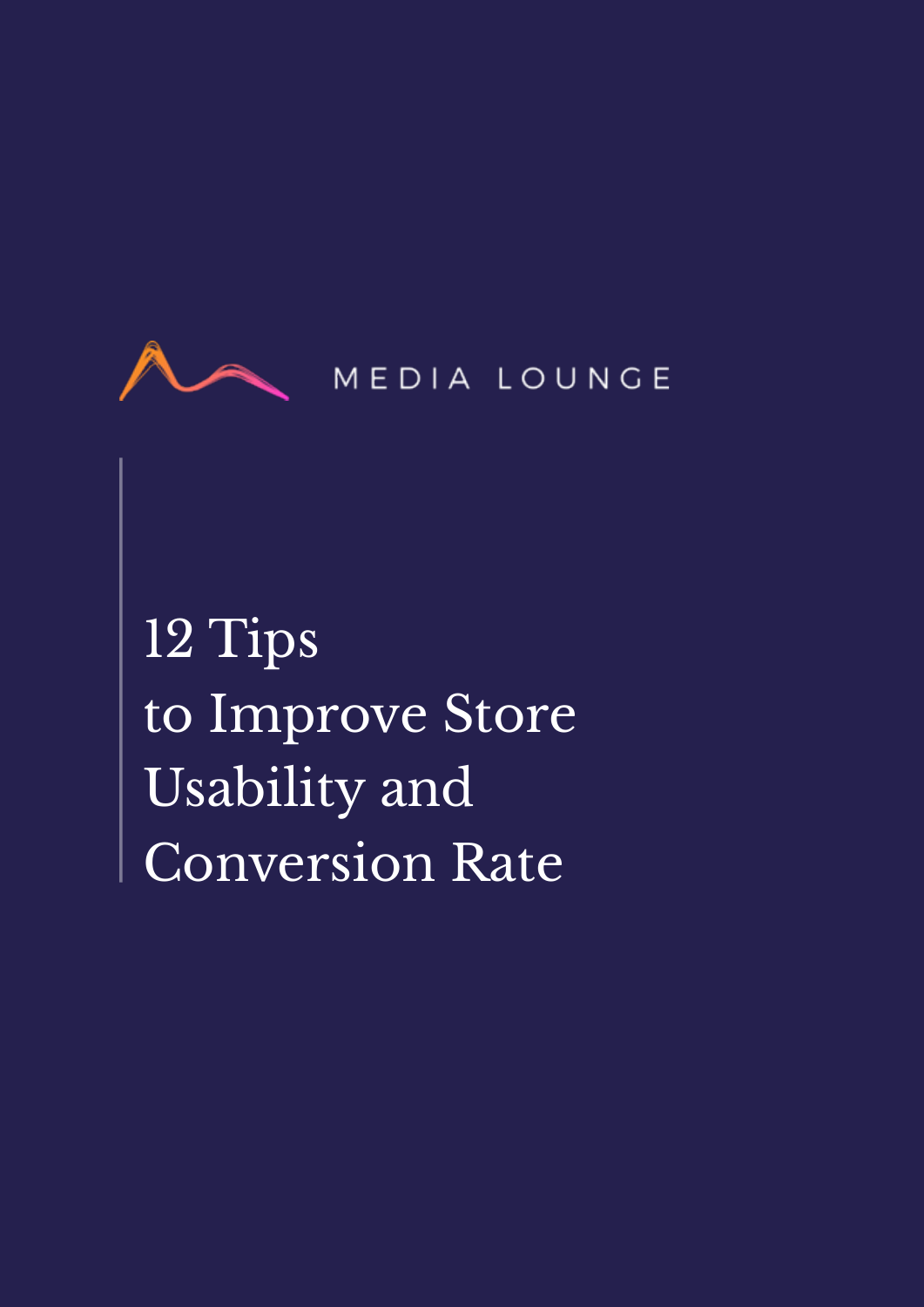# Contents

- [1. HAVE A STRONG AND VISIBLE VALUE PROPOSITION](#page-2-0)
- [2. UTILISE AUTO-SUGGESTIONS ON SEARCH](#page-3-0)
- [3. IMPLEMENT STICKY NAVIGATION / CTA'S](#page-3-0)
- [4. MAKE THE CONTENT SCANNABLE](#page-4-0)
- [5. SIMPLIFY CATEGORY PAGES](#page-5-0)
- [6. EMBRACE PROGRESSIVE DISCLOSURE](#page-6-0)
- [7. USE ADDRESS AUTO-COMPLETE](#page-7-0)
- [8. INCLUDE TRUST BADGES](#page-8-0)
- [9. PROVIDE SOCIAL PROOF](#page-9-0)
- [10. MAKE SURE YOUR STORE IS ACCESSIBLE](#page-10-0)
- [11. ENSURE YOUR CHECKOUT IS SIMPLE](#page-11-0)
- [12. TEST, TEST, TEST!](#page-11-0)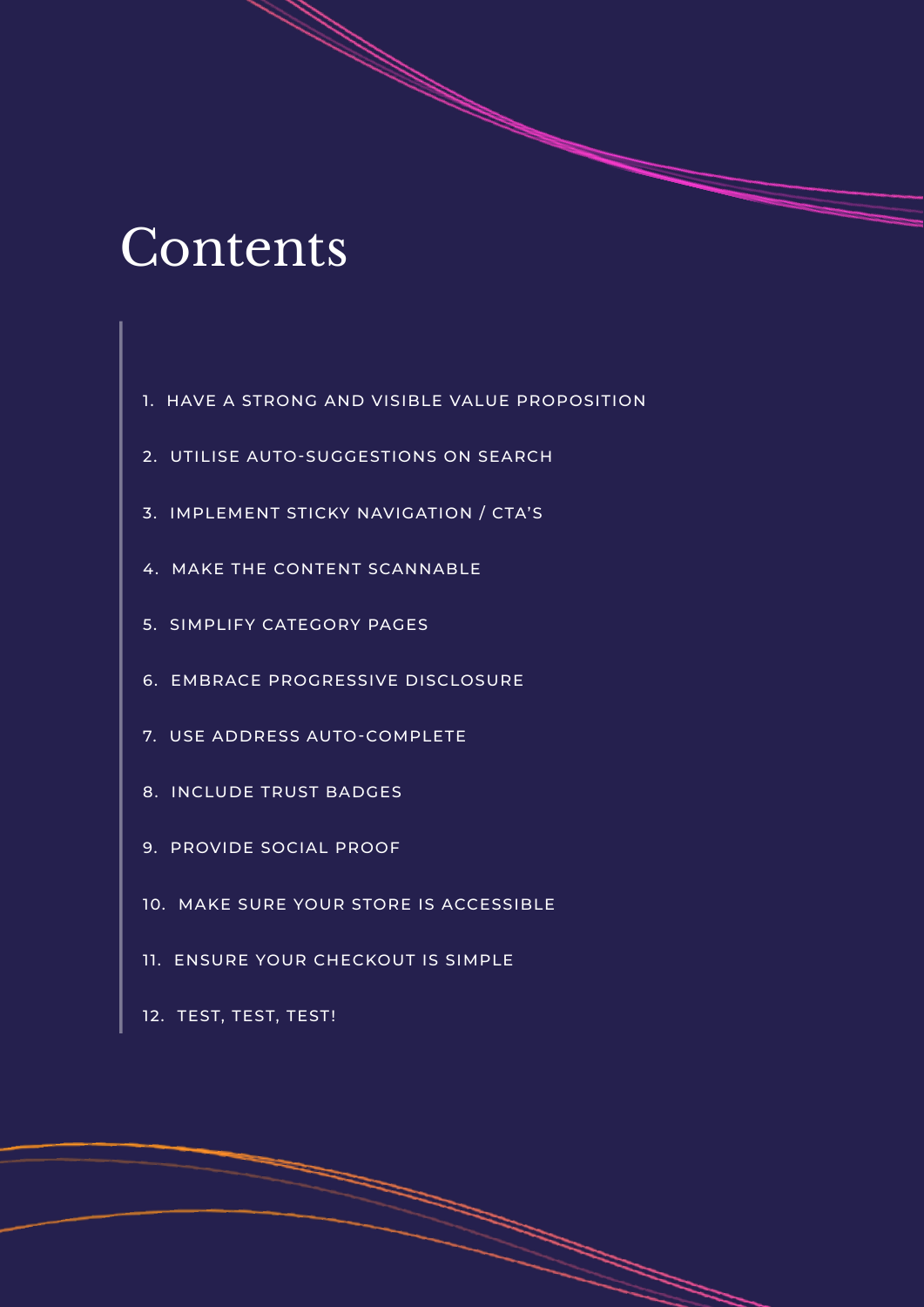<span id="page-2-0"></span>Knowing your audience and making your store work for them is pivotal to achieving your eCommerce conversion goals. But all too often we see eCommerce stores making some fairly fundamental errors, seemingly valuing the design of the store over its functionality.

With that in mind, Media Lounge wanted to share some UX best practices to help improve the usability of your online platforms.

#### 1. Have a strong and visible value proposition

Your value proposition is a simple statement that articulates why a customer should choose to buy from you, as opposed to your competitors. Its aim is to provide a solution to their problem, to summarise what your company offers quickly and succinctly, whilst you have their full attention. Yours must be visible, clear and convincing if you want to keep users on your store.

Unbounce provide a great example of a strong and visible value proposition:



The #1 Landing Page Platform for 15,000+ Brands

WWW.UNBOUNCE.COM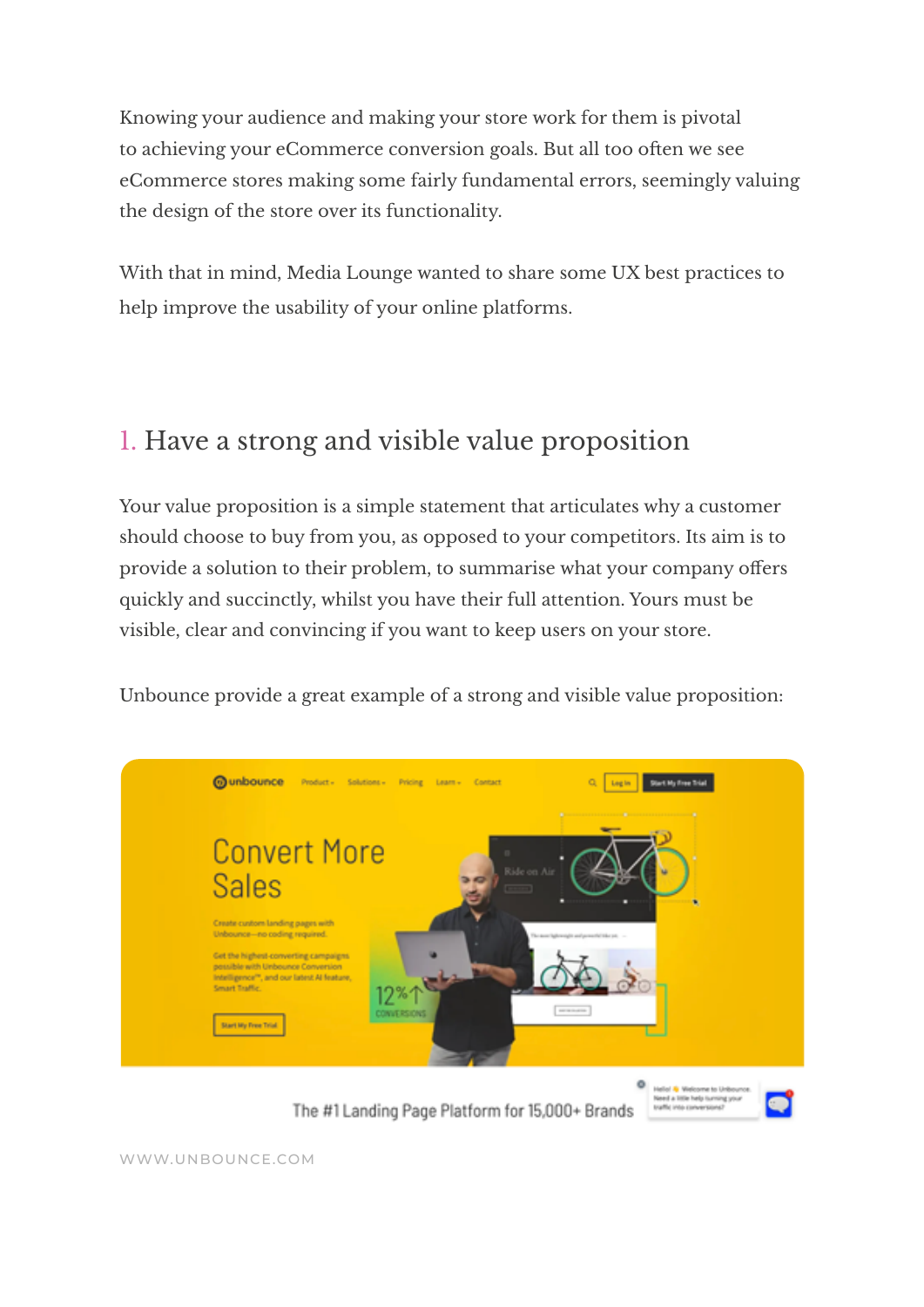#### <span id="page-3-0"></span>2. Utilise auto-suggestions on search

People love a shortcut. In fact, people tend to love anything that reduces their cognitive demand.

Auto-suggestion functionality can definitely facilitate this. It helps users in a multitude of ways. Search suggestions and auto-complete make it easier to express an informational need, and in turn, aid their journey to find useful and relevant results.

It's also a really helpful tool for the small screen on mobiles, where typing can sometimes be tricky. And bearing in mind how much web traffic is mobile these days, you need to get that right.

# <sup>66</sup><br>People love a short cut"

### 3. Implement sticky navigation/CTA's

Sticky navigation allows users to constantly access the store's core functions regardless of where they are on the page. It makes for a fast, effective and intuitive journey through a store.

From our experience of building eCommerce sites, having sticky CTA's (call to actions) on the product pages is particularly important and if done right can have a considerable influence on consumer behaviour. Having a "Buy Now" or "Add to Cart" button in permanent view makes the buying process so much easier, and arguably more tempting for the user.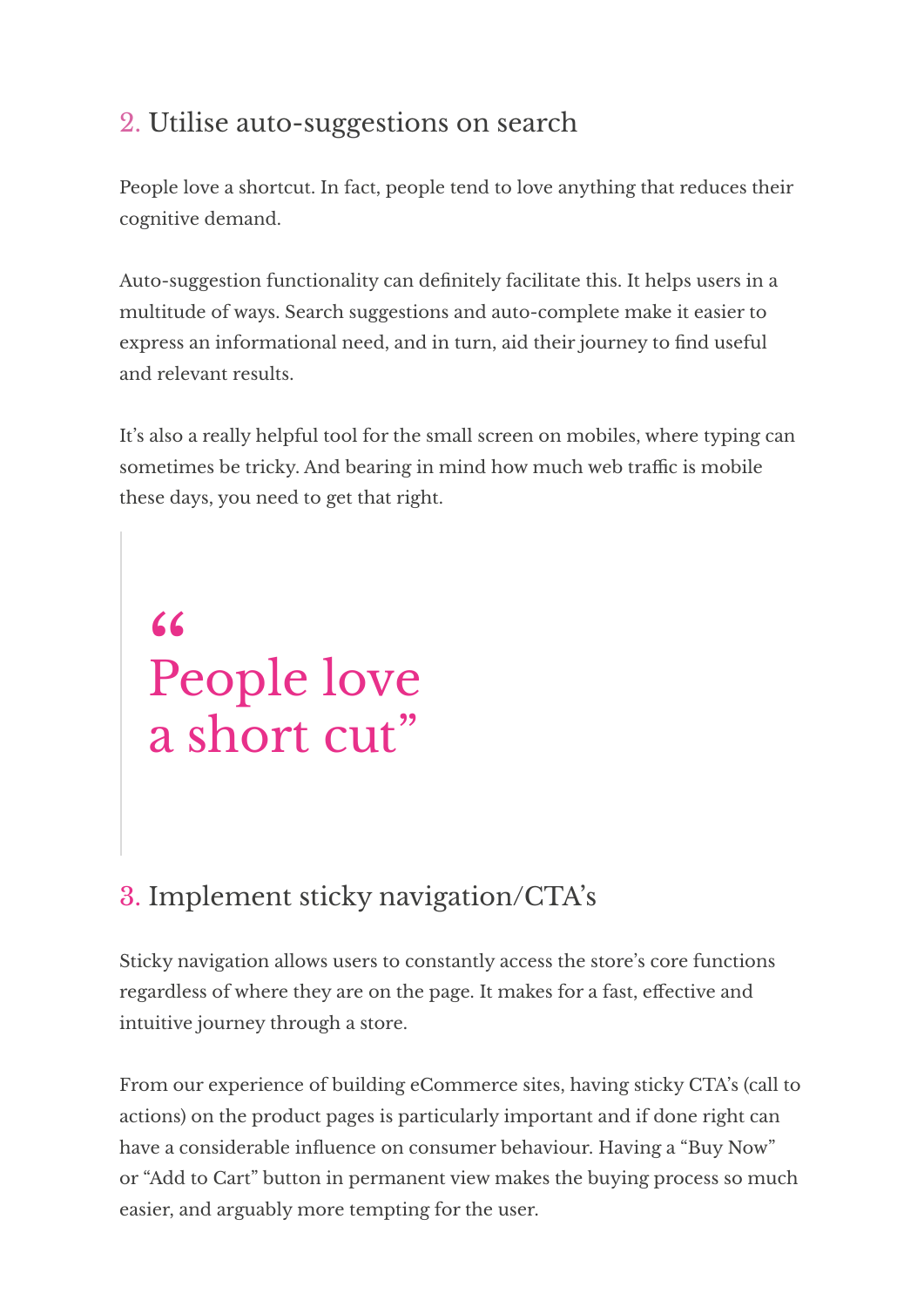<span id="page-4-0"></span>Adidas do this well on mobile. They keep the 'Select size' CTA in constant view so the user can easily select their item and add it to the cart no matter how far they scroll on the page.



#### 4. Make the content scannable

Research shows that users don't tend to read an eCommerce website word for word - rather more they scan the copy looking for an overview. This is why it's so key to ensure that your content is broken up - keep paragraphs short and concise. Bulleted copy and regular CTA's are a great way to achieve this, and ensure that your content is not only memorable, but ultimately drives sales.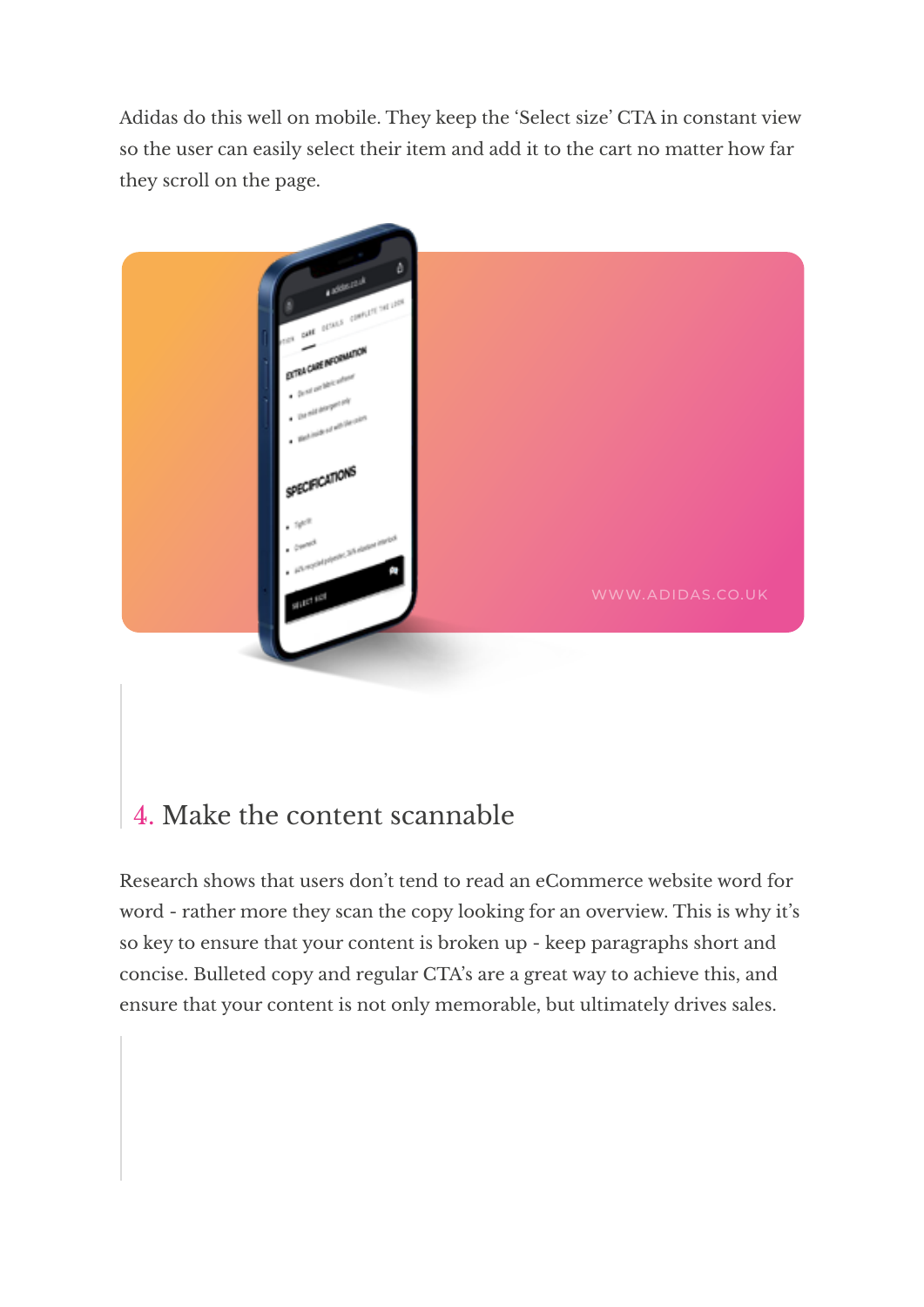### <span id="page-5-0"></span>5. Simplify category pages

Do not underestimate the importance of an intuitive and easy to navigate category page on your store. Clear and descriptive product listings combined with high quality images will facilitate your stores' usability, and improve the likelihood of conversion.

A good presentation of the breadth of products available and the ability to easily filter to narrow down choices goes a very long way in aiding the purchase journey.

ASOS provides a strong example of this. Their filters are prominent, and their product listings clear, which ensures that there is minimum expense of time or effort on the users behalf.



WWW.ASOS.COM

Minimum expense of time or effort on the users behalf" 66<br>M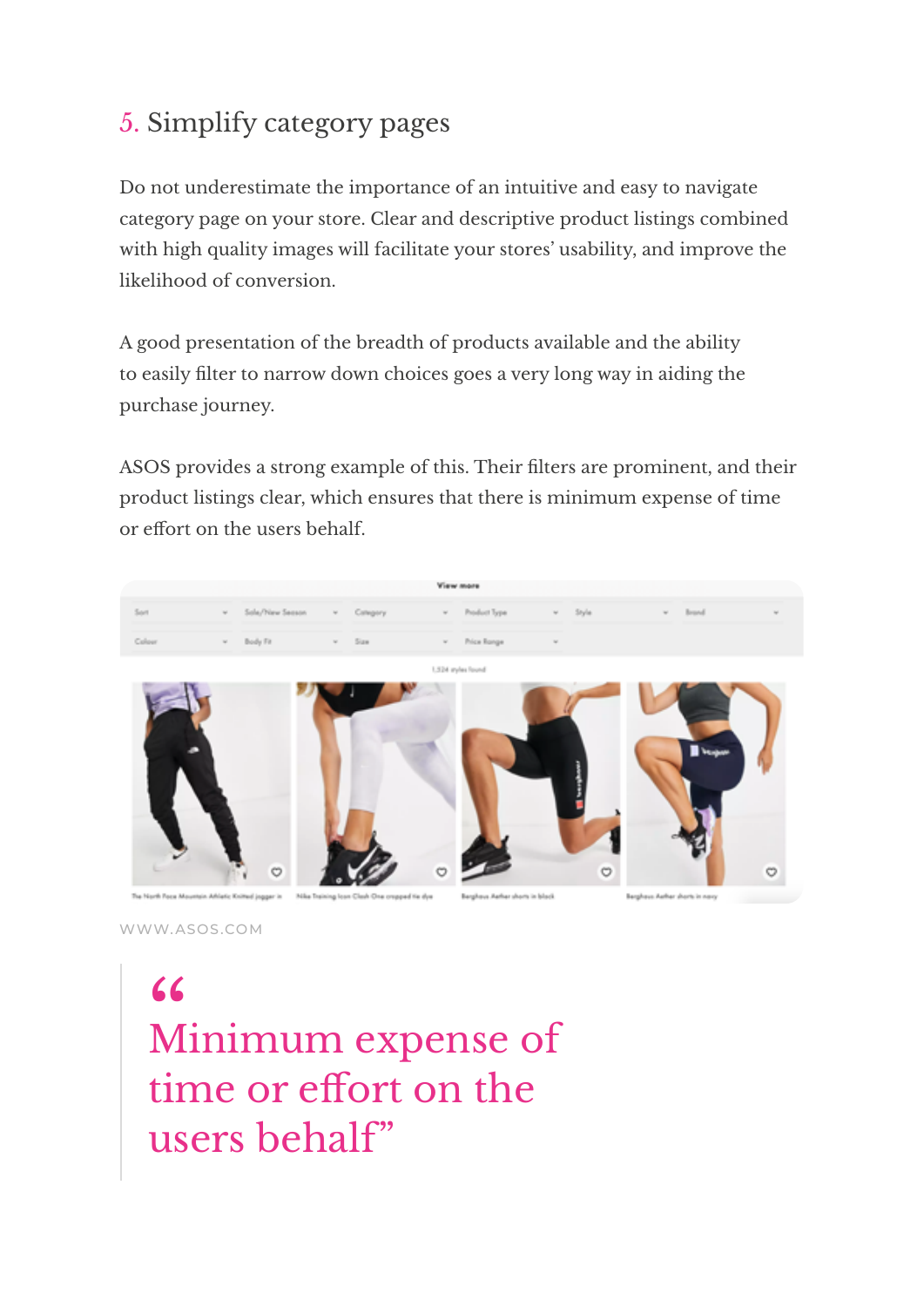#### <span id="page-6-0"></span>6. Embrace progressive disclosure

The aim of progressive disclosure is to simplify user interactions by initially focusing their attention on the most important details. And then revealing additional information as and when needed.

# Which is a big UX thumbs up" "<br>W<br>"

We do this to prevent users from feeling overwhelmed by too much information (think of a really long checkout page and the dread it can fill you with!) Research by NNG Group suggests that when you prioritise content in this way it allows users to spend more time digesting the most important information, and so they form a better understanding of your product or service.

It also promotes a cleaner, less cluttered interface, which is a big UX thumbs up. So win-win really.

| C Back to My Bag                                                                                                             | <b>LEGO</b> | <b>B</b> Secure Checkout               |                                                     |                 |  |
|------------------------------------------------------------------------------------------------------------------------------|-------------|----------------------------------------|-----------------------------------------------------|-----------------|--|
| Delivery                                                                                                                     |             | Order Summary                          |                                                     |                 |  |
| Enter delivery address                                                                                                       |             | Subtotal<br>Standard delivery          |                                                     | \$89.99<br>Free |  |
| First Name                                                                                                                   | Last Name   | Order Total<br>inclusive of £15.00 VAT |                                                     | £89.99          |  |
| Search for your address by entering a street name or post code.<br>Find address<br>Can't see your address? Enter it manually |             | व्हर                                   | Happy Childhood Moments<br>Available now<br>Oby: 11 |                 |  |
|                                                                                                                              |             |                                        | <b>E89.99</b>                                       |                 |  |
| 2 Contact Information                                                                                                        |             | Order Total                            |                                                     | £89.99          |  |
| [3] Payment                                                                                                                  |             |                                        |                                                     |                 |  |

Lego provide a great example of a store with effective progressive disclosure: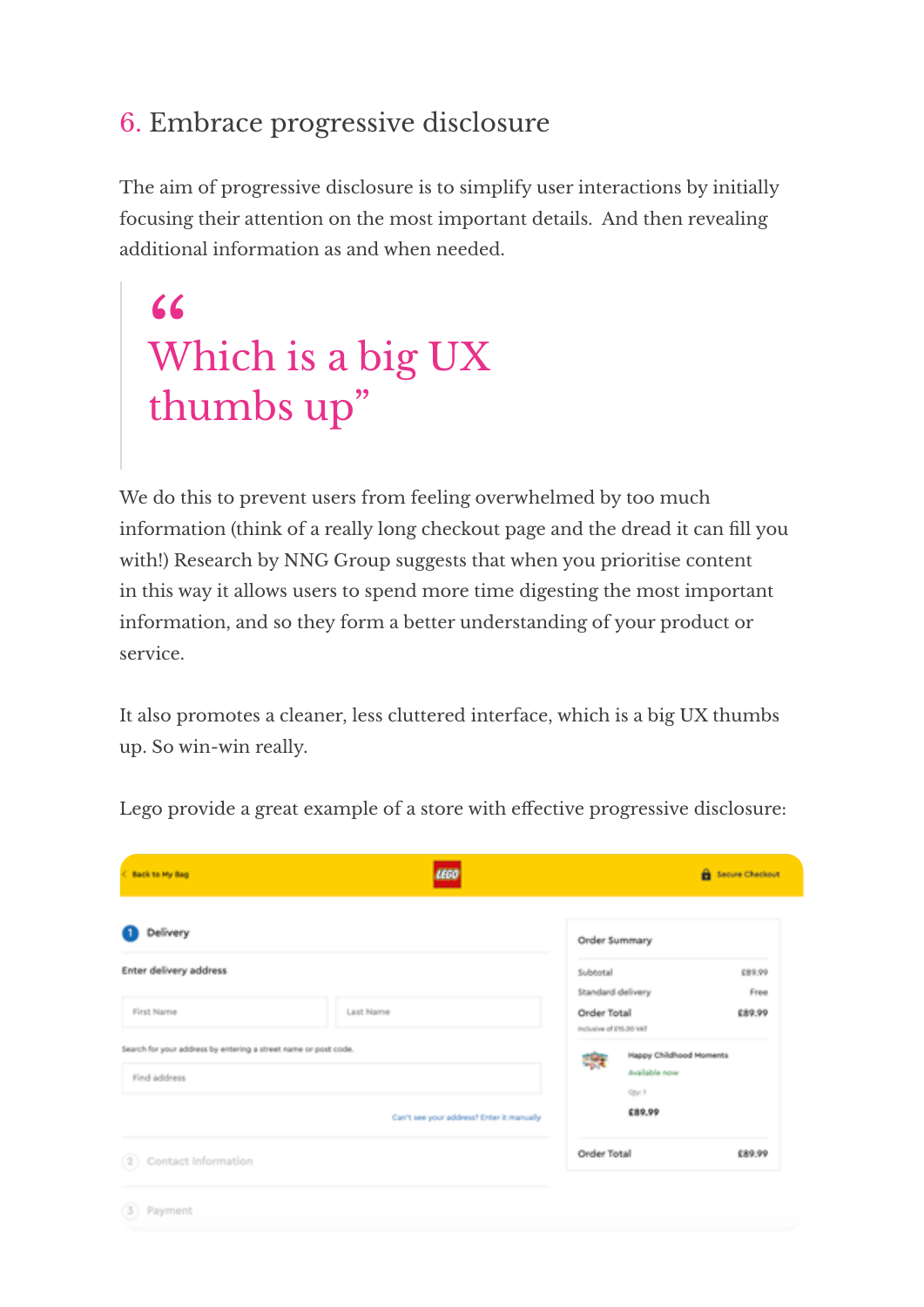#### <span id="page-7-0"></span>7. Use address auto-complete

Ensuring your checkout is user friendly is such an important part of a purchase journey. Auto-complete allows you to address glitches head-on and ensure that your customers can complete the checkout process with speed and ease.

Customer trust is such a crucial part of a conversion journey" **66**<br>Cu

Fetchify offer intuitive address validation which is such an integral part of UX for so many reasons:

**It ensures accuracy:** People make mistakes. But Fetchify has created a clever way for you to achieve accurate address results, so you know when you send your products they are going to the right place!

**It speeds up checkout:** Reducing how long it takes for a customer to buy a product is always a good plan of action. People are generally pretty time-poor, you keep them waiting, they are likely to abandon their basket. With address verification, some of this difficulty goes away instantly.

**It reassures users:** Customer trust is such a crucial part of a conversion journey. Without it, people won't buy from you. A fully functional store and a checkout offering address lookup offers reassurance to consumers when making online purchases.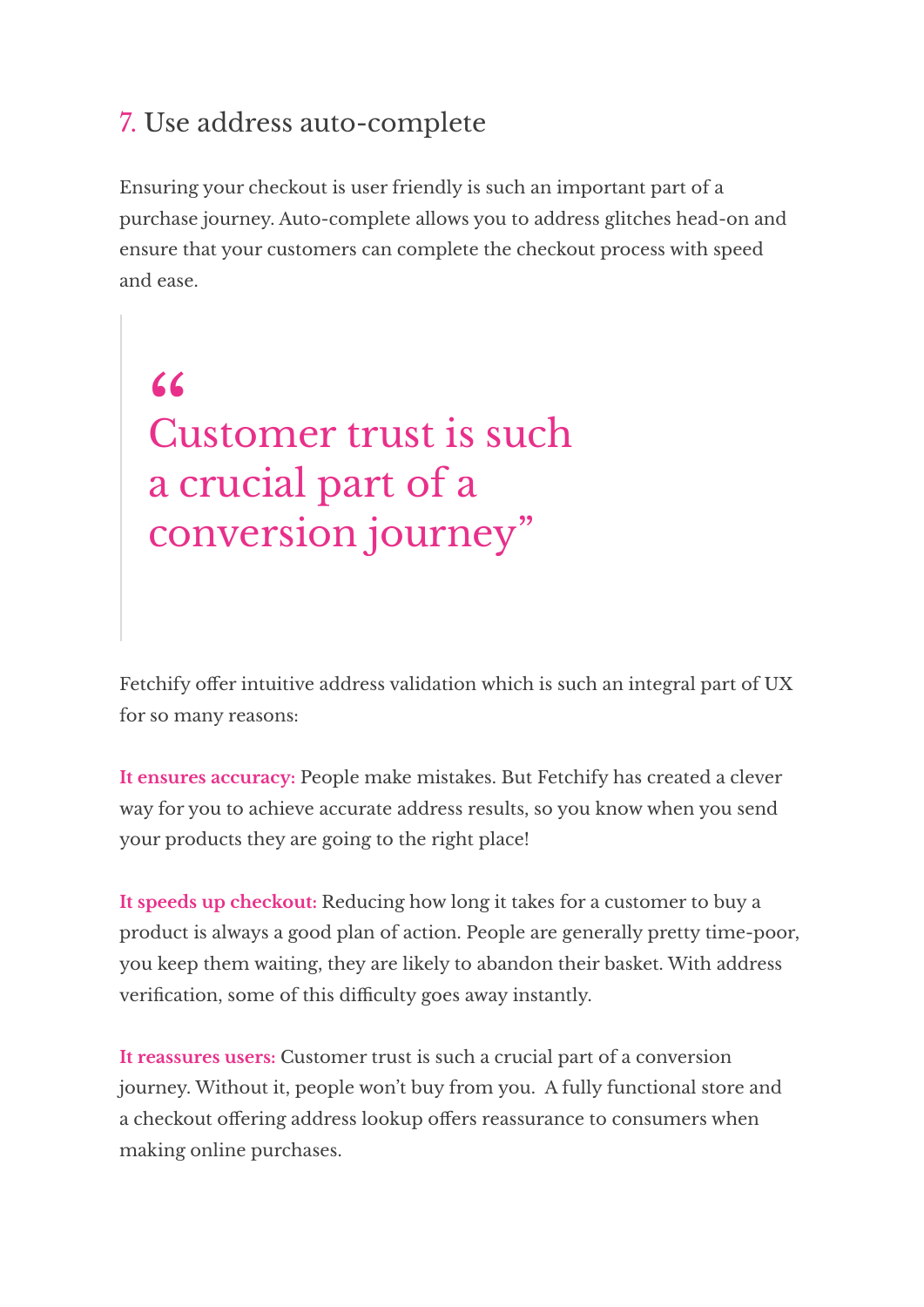#### <span id="page-8-0"></span>8. Include trust badges

Shopping cart abandonment is a serious issue for many eCommerce websites. And often one of the fundamental reasons for this is a lack of trust. To overcome this, more and more companies are adding trust badges not just to store checkouts, but to every page of their store. This trend is gaining traction as these badges help to legitimise your eCommerce site and make users feel more secure when purchasing.

These badges help to legitimise your eCommerce site and make users feel more secure when purchasing" 66<br>Tl<br>-

A small addition, but one that can make a huge difference to conversion rate. Just Eat includes two trusted bank logos in their footer: Visa and Mastercard. They also highlight logos of app stores where you can use the service. This helps to reinforce trust and promote familiarity. It also demonstrates that we should be using trust badges at every touch point.

| Download our apps<br>$\bullet$ App Store $\bullet$ Google Play $\bullet$ App Gallery | Feedback<br>Help us improve our website<br><b>Send leedback</b> | Follow us   | 00000            |         |
|--------------------------------------------------------------------------------------|-----------------------------------------------------------------|-------------|------------------|---------|
|                                                                                      |                                                                 | MasterCard. | angering<br>Wita | SafeKey |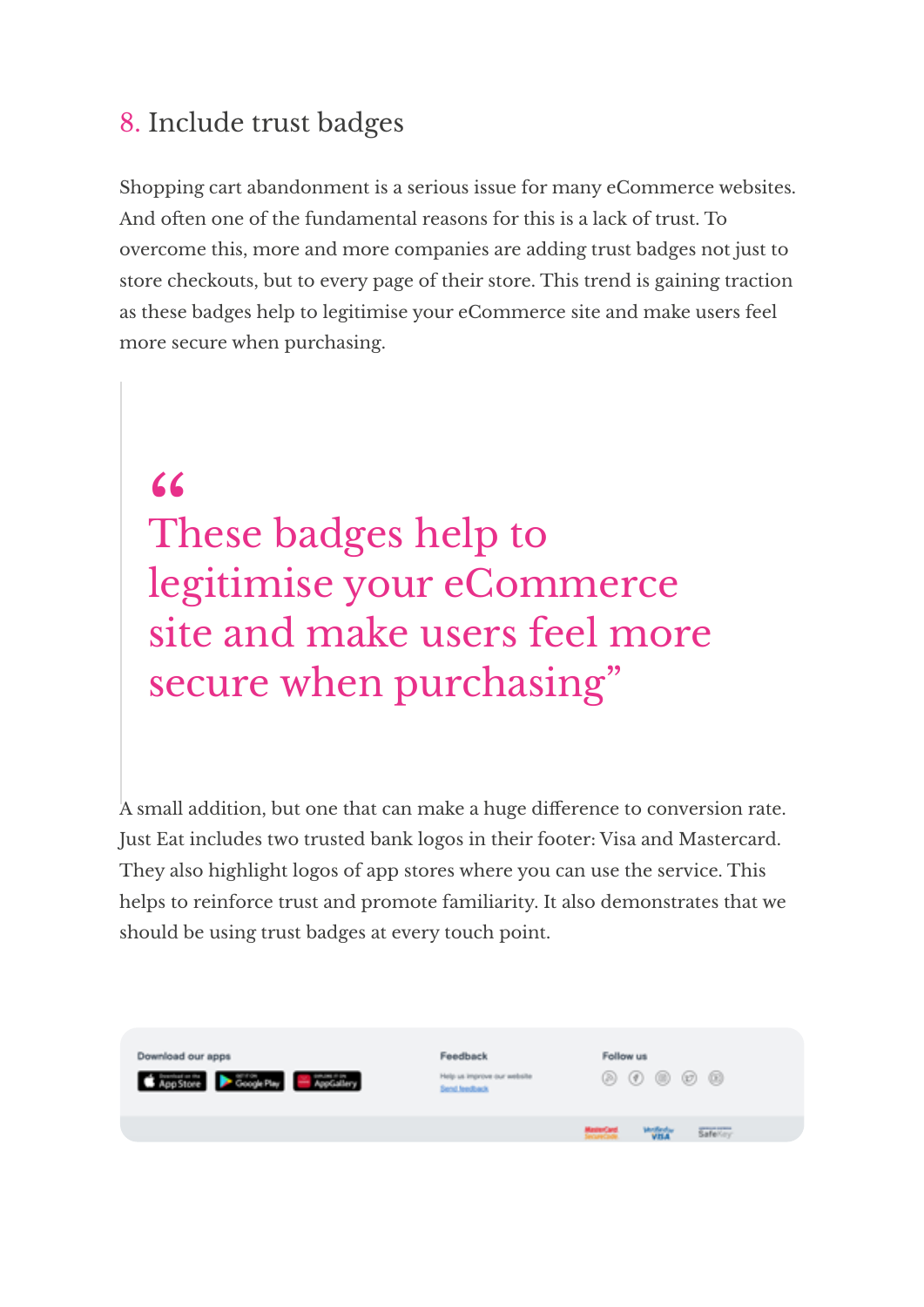#### <span id="page-9-0"></span>9. Provide social proof

Customers feel at ease if they know their friends/influencers/celebrities etc have purchased a product or service from your store. It stems from normative social influence which essentially is the inherent need to conform and be like or demonstrate similar behaviours to others. Rightly or wrongly, people tend to place a lot of importance on what other people do/buy/sell.

Displaying social proof on your store will improve your checkout conversion rate. Reviews, likes, number of products that have been brought, these are all subtle ways to tell your customer that people like you.

Booking.com provides a great example of this.



WWW.BOOKING.COM

As users scroll through the listings, the red narrative shows how many people have already booked a room recently, playing on their fear of missing out. It makes users feel like they are competing to secure the room and therefore successfully promotes an urgency to book.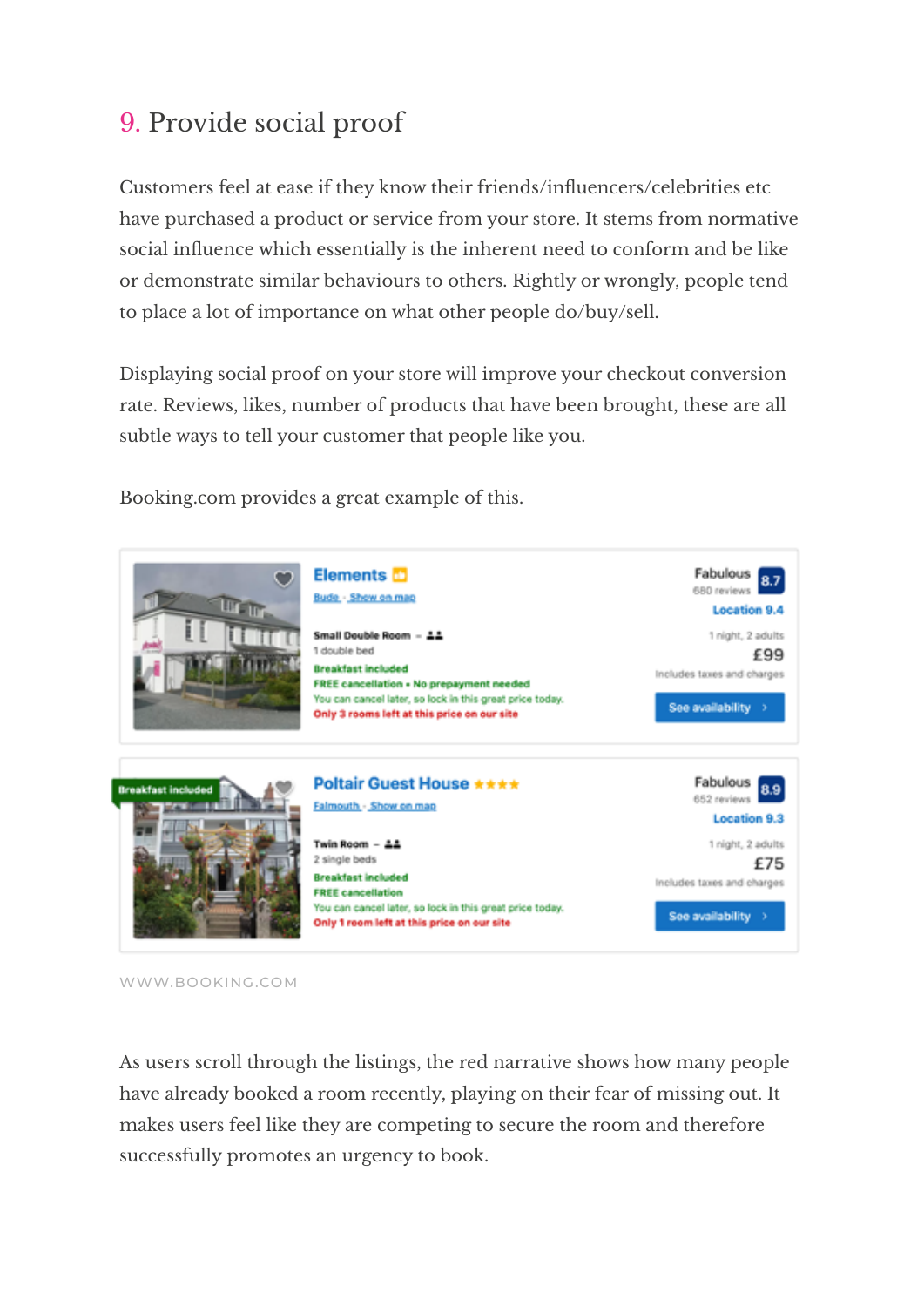#### <span id="page-10-0"></span>10. Make sure your store is accessible

It's so important to design and create eCommerce websites that enable users of all abilities to understand, interact with, navigate through and enjoy. It shows a desire to empathise with your user, and shows a dedication to avoid producing stores that are difficult, frustrating or inaccessible.

We recommend always trying to craft stores with accessibility at the forefront of your mind. Research suggests that accessible eCommerce websites reach a larger audience, have far better search results and have higher usability rating in terms of UX. So the case for accessible eCommerce site design is strongly business-focused, as well as moral.

Consider following advice from the Web Content Accessibility Guidelines in order to design in this way. The core values are as follows:

- $\blacktriangleright$  Perceivable: Aim to provide alternatives for any non-text content so that it can be changed into other forms to suit all our users' needs. Larger print and symbols would be a good example of this.
- Robust: eCommerce stores must be easily interpreted by a variety of users (for example screen readers and assisted technologies).
- Operable: Ensure users can interact without the need for a mouse or other complex interactions. We always ask ourselves these questions to ensure that our eCommerce sites are navigable and inclusive.
- Understandable: Make sure that users understand the information contained on the store and the operation of all interfaces is clear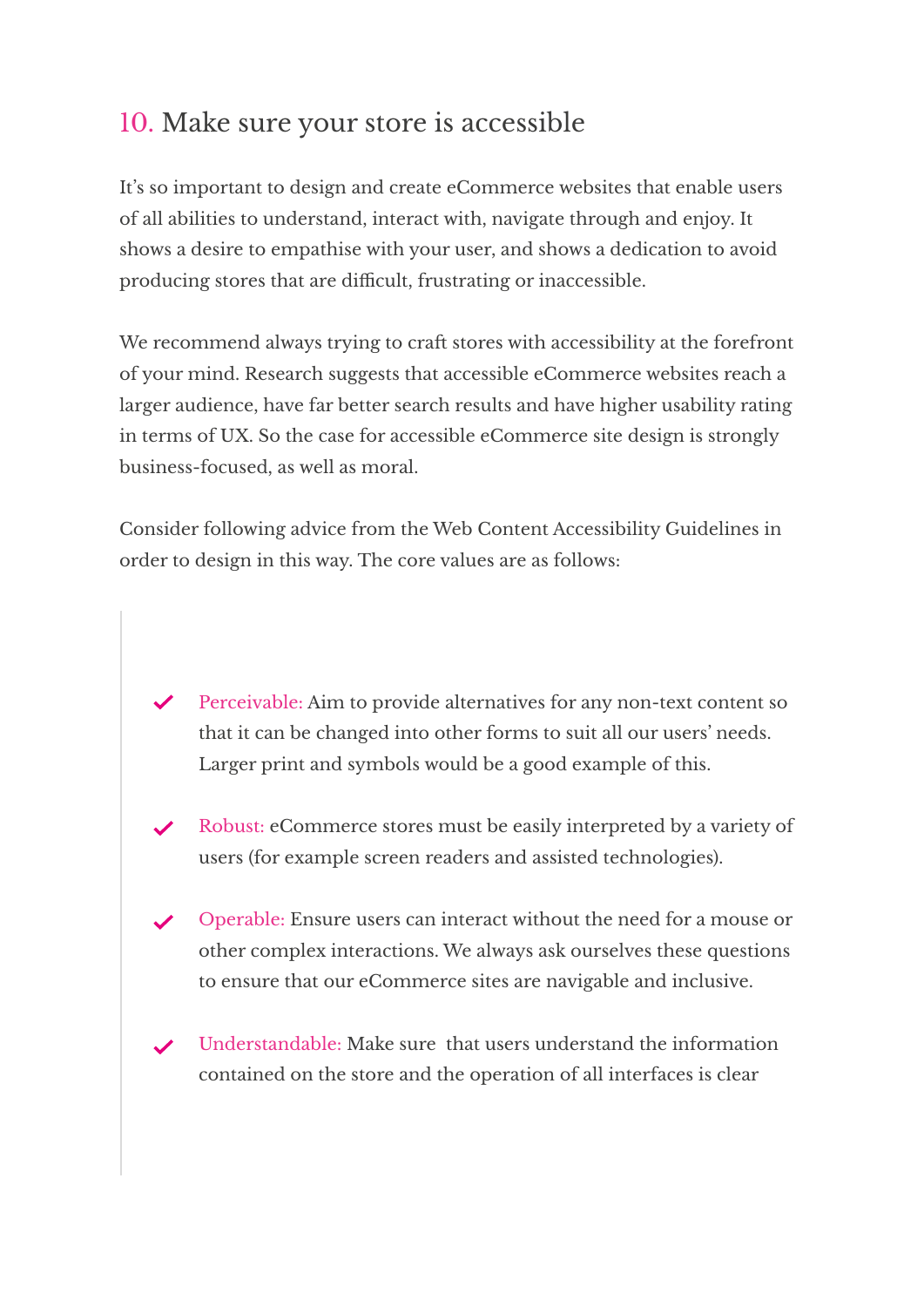#### <span id="page-11-0"></span>11. Ensure your checkout is simple

In order to secure that sale, you need to make sure that your checkout process is clean, simple and intuitive. A concise form, clear field labels and progress indicators are one way to achieve this. Providing users with the option of checking out as a guest is also key. This will eliminate the hassle of creating an account for the time poor customer.

Getting this right could be the make or break of your sale. And if you get it wrong, you could undermine all of the hard work you have done previously on the store!

## Getting this right could be the make or break of your sale" 66<br>Ge

#### 12. Test, test, test!

We cannot stress the importance of testing your eCommerce website enough!

User testing allows you to gain honest and unbiased insight into the needs of your customers whilst on the store, and learn exactly what they expect/ require from their purchase journey. Armed with this valuable knowledge, you can then look to produce conversion based solutions to any pain points your customers identify.

Split testing is another fantastic way to improve your eCommerce site, enabling data-driven decisions which will successfully ensure positive impact. Without doing so, you run the risk of pushing a change live which has a negative impact on conversion; the complete opposite of what you're aiming to achieve.